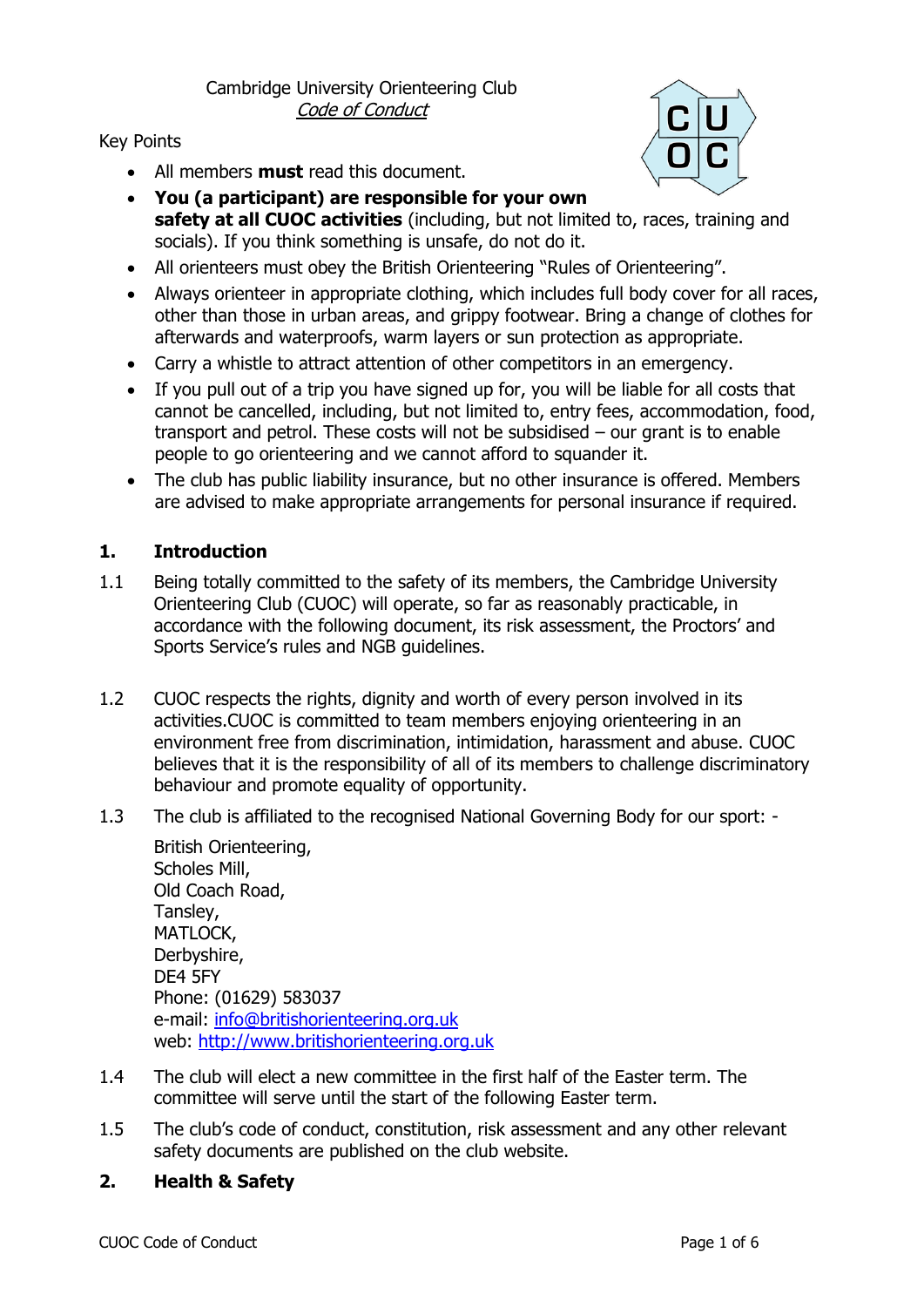- 2.1 Members must read this document and the risk assessment and be aware of their contents. The risk assessment is kept up to date and annually reviewed.
- 2.2 All individuals participate in CUOC activities at their own risk. British Orienteering rule 1.7.1 states that: "All competitors in any event to which these Rules apply take part entirely at their own risk. Competitors shall take into account their own ability to compete safely". It should be assumed that rule 1.7.1 applies at all times to all club activities including, but not limited to, races, trips, training and socials.
- 2.3 The club's procedures are compliant with University Policy and the Statutes and Ordinances concerned with University Sports Clubs and Societies.
- 2.4 The club has appropriate first aid equipment which is brought to all club races and training sessions. There are several members who are qualified first aiders, including all club coaches. Members are expected to have appropriate personal first aid supplies for very minor injuries. Blister plasters (e.g. Compeed) and tweezers for thorns/ticks are strongly recommended.
- 2.5 Participants should be aware that, while rare, illnesses such as Lyme's Disease can be acquired while orienteering. Participants must check themselves for ticks or other parasites after each race and remove them in accordance with the latest medical guidance, and ensure they wash their hands before eating.
- 2.6 Individuals must bring to the attention of the Safety Officer any known medical condition or previous injuries that may affect their or other club member's safe participation within the sport. Any disclosure will be dealt with confidentially where possible and only shared with people on a "need-to-know" basis.
- 2.7 Participants are responsible for bringing appropriate equipment to CUOC activities so that they can take part safely. This should take account of the weather, terrain, duration and any advisories issued by the Captain or organiser and could include appropriate footwear, full body cover (torso and legs must be covered for all races except urban races), waterproofs, a complete change of clothes, sun protection, a personal First Aid kit, water, and food where appropriate. When this advice has been made mandatory by a race organiser members must respect the officials' decision and abide by these rules.
- 2.8 Participants should always carry a safety whistle to attract the attention of other competitors in an emergency.
- 2.9 The club has a small selection of safety equipment, including whistles and compasses that can be borrowed at races and training sessions. Participants must return any borrowed equipment to the Captain or Safety Officer as soon as possible after the race or training session has finished.
- 2.10 An annual inventory of all club equipment will be carried out, which will be maintained, stored and disposed of in a safe manner.
- 2.11 Participants should take part in any activity at an appropriate level for their skill and ability. At races, this means entering an appropriate course. Participants can seek guidance from the Captain, qualified coach or any other experienced orienteer if they are unsure at what level they should take part.
- 2.12 Participants must always ensure the organiser of an activity is aware that the participant has completed the activity. Participants must always report to Download at races (even if they retire) or sign in if a checklist is in operation at training. This is a safety check, do not trigger unnecessary searches by forgetting to download or sign in!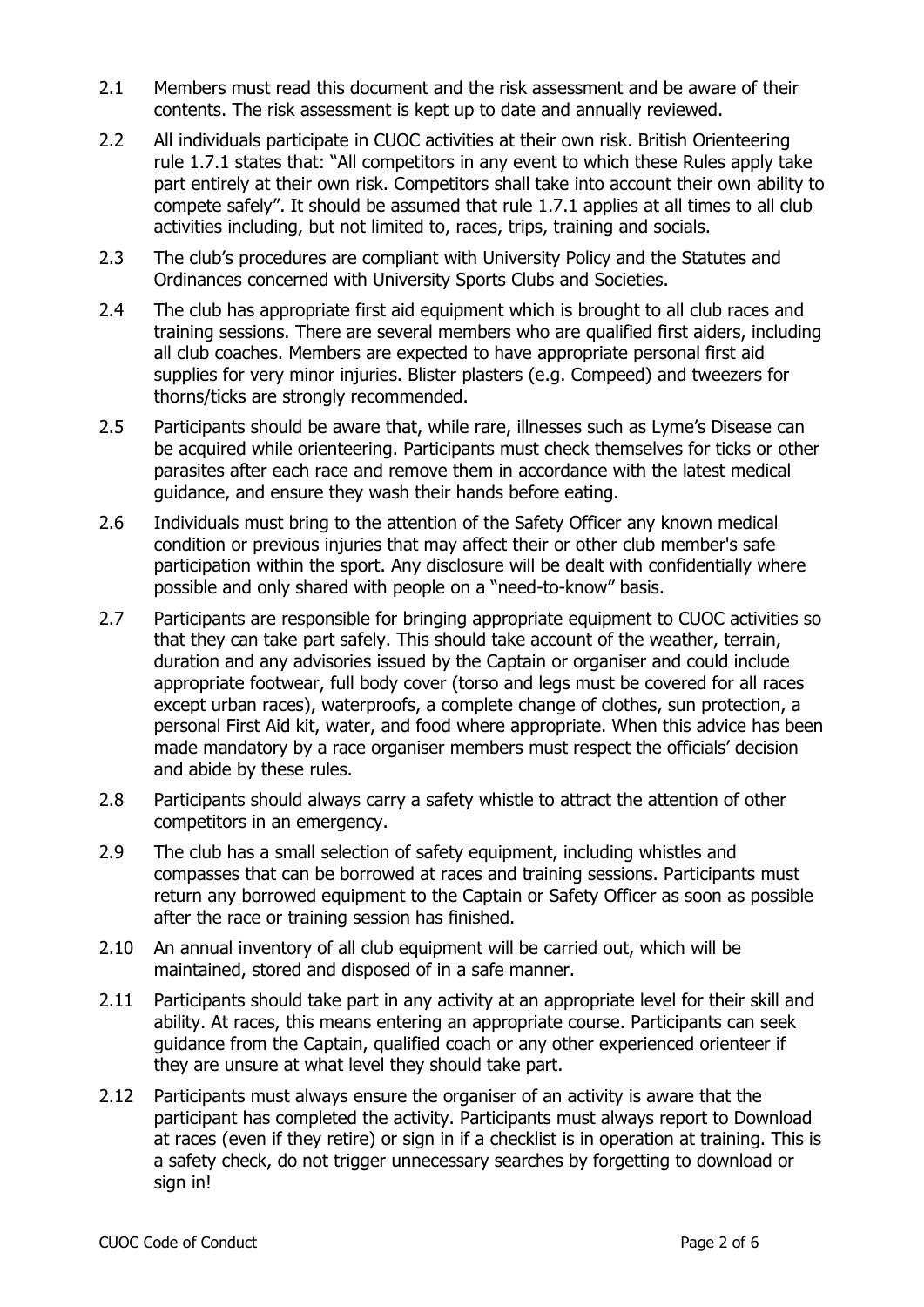- 2.13 The club is not responsible for individuals' safety when being transported to and from club activities. CUOC often sources lifts from members of local open clubs, or hires cars for CUOC members to drive. If you have a concern about the driving of a vehicle you are in, tell the driver. If you do not feel able to, or the driver refuses to respond appropriately, consider getting out of the car. In any case, you must inform the Captain or Safety Officer so that the driver is not used again.
- 2.14 The club will ensure that coaches have adequate knowledge and/or qualifications for the role that they undertake.
- 2.15 The club holds all personal data in accordance with the Data Protection Act. This information may be held on a computer for administrative purposes. Individuals with worries or objections to this should contact the Captain.

# **3. Insurance & Liability Cover**

- 3.1 Through the National Governing Body, the club has Public Liability and Professional Indemnity for damages and legal costs arising out of third party loss, injury, or damage in connection with Orienteering and its associated activities, for any event registered with British Orienteering. The University's Public Liability insurance also covers all club activities. The club has separate insurance for club-owned equipment.
- 3.2 The club has no insurance for personal accidents or injury. Individuals need to get their own insurance if they wish to be covered.
- 3.3 If travelling abroad with the club it is recommended that individuals purchase suitable travel insurance. If appropriate, group insurance may be arranged by the trip organiser.

### **4. Costs**

- 4.1 The Junior Treasurer deals with all aspects of the club's finances.
- 4.2 Members shall pay an annual membership fee. This will be set by the Committee.
- 4.3 Participants will need to bring money to pay for entries at races offering 'Entry on the Day' and at some socials. All other CUOC events are paid for after the event, usually at the end of term. The Junior Treasurer will keep note of any costs incurred by an individual and will require members to settle their debts when requested.
- 4.4 The cost of events that CUOC attend may be subsidised for members by the club. Major trips (Christmas Training Tour, BUCS and Varsity) will be subsidised more than other events. Any individual who is not a fully paid CUOC member at the time of the event will not be eligible for any club subsidy.
- 4.5 By signing up to attend an event, an individual shall agree to pay for their share of all costs after the event.
- 4.6 If an individual pulls out of an event after the deadline for signing up to attend an event has passed, they will still be liable for their share of all costs for that event that cannot be recovered and therefore charged as if they had attended.
	- 4.6.1 These costs may include, but are not limited to, entry fees, transport costs, food and accommodation costs.
	- 4.6.2 Transport costs may include, but are not limited to, vehicle hire and petrol contributions since the method of transport decided on may have been determined by the number of people expected to attend.
	- 4.6.3 The club will give no subsidy to members who pull out of a trip. The club's grant is to enable people to go orienteering and should not be squandered. This may be changed in exceptional circumstances when the treasurer and trip organiser feel that there are extenuating circumstances for non-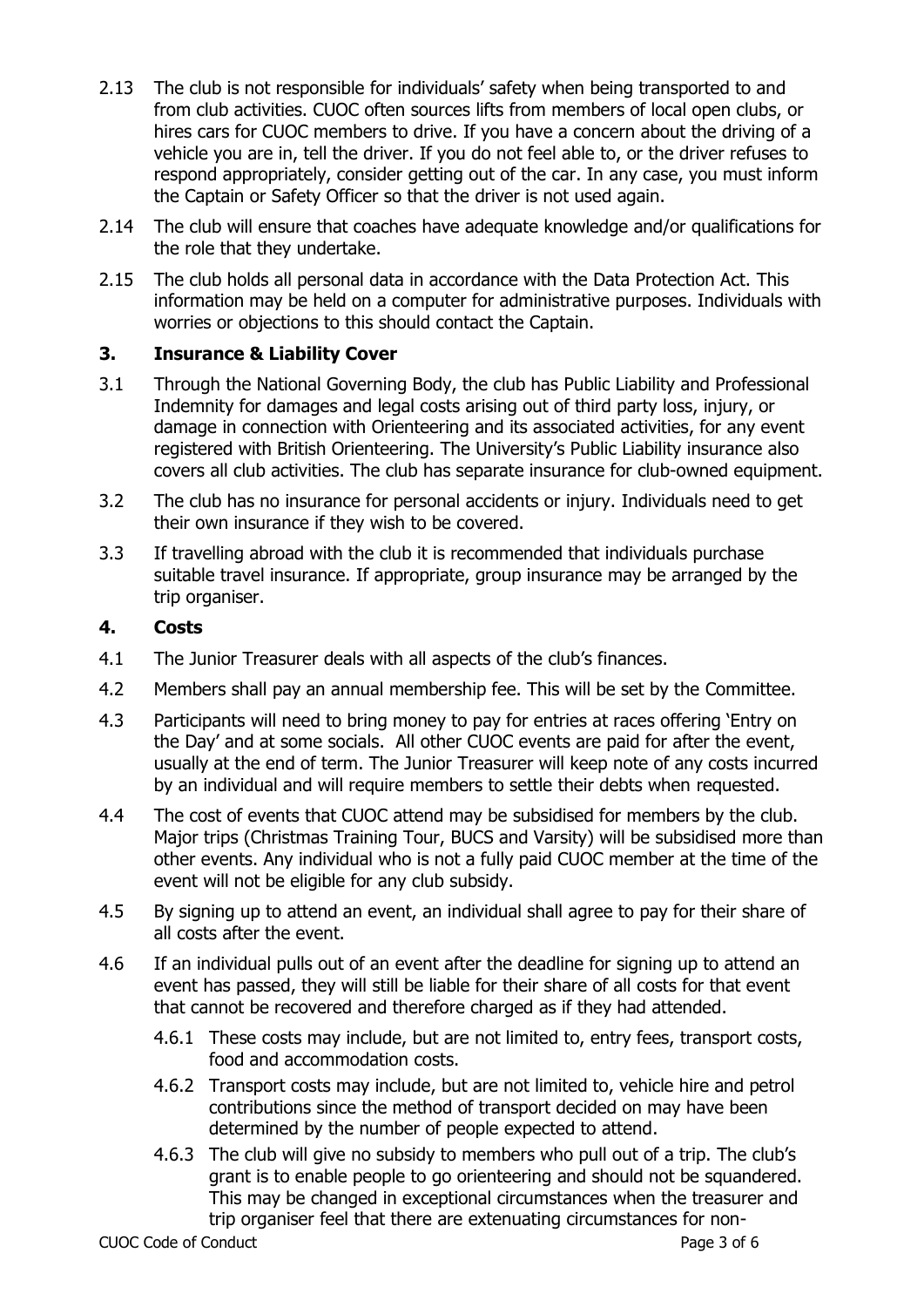attendance and the individual concerned would have made every effort to attend if possible.

4.7 If an individual loses or breaks any equipment owned by CUOC that is lent to them, including, but not limited to, SI cards, compasses and whistles, then they shall pay for a replacement item.

# **5. Behaviour & Conduct**

- 5.1 The behaviour and conduct of members must at all times be of a high standard and they must show respect towards other club members. Members should retain regard for their own safety and not endanger the safety of others, deliberately or otherwise. Members should not act in a way that may bring the club, the sport or the University of Cambridge's name into disrepute.
- 5.2 Participants must obey the British Orienteering "Rules of Orienteering" at all races and training sessions [\(http://www.britishorienteering.org.uk/page/rules\)](http://www.britishorienteering.org.uk/page/rules). Particular attention is drawn to Section 7.1 of the 2013 Rules, or Section 9.1 of the 2014 Rules, and in particular:
	- 9.1.2 Competitors must show respect and consideration to Event Officials, Landowners, members of the Rescue Services, members of the public and follow any reasonable instructions given to them by Event Officials, Landowners, the Police or other rescue personnel.
	- 9.1.3 Competitors must not deliberately cause damage to the environment and property. Any damage must be reported to an Event Official.
	- 9.1.10 Competitors are expected to give help to an injured competitor even if this means giving up their own race.
	- 9.1.12 Competitors must not collaborate in any way unless they are competing as a team or a person being shadowed is receiving guidance from the person shadowing them.
- 5.3 Social functions form an important part of the club's activities. Members should not be placed under any pressure to participate in any activity they do not wish to take part in, including, but not limited to, initiations or drinking alcohol. Additionally, members should not pressure others into such situations, and it should be made clear that all members may opt out of social activities without fear of reprisal or any other form of discrimination at any point.
- 5.4 The university has a code of conduct for students in respect of harassment and sexual misconduct, which club members should read and be aware of. It is available at: [https://www.studentcomplaints.admin.cam.ac.uk/files/code\\_of\\_conduct](https://www.studentcomplaints.admin.cam.ac.uk/files/code_of_conduct-procedure-explanatory_notes-policy_on_use_of_information.pdf)[procedure-explanatory\\_notes-policy\\_on\\_use\\_of\\_information.pdf](https://www.studentcomplaints.admin.cam.ac.uk/files/code_of_conduct-procedure-explanatory_notes-policy_on_use_of_information.pdf)
- 5.5 Members should refrain from any form of bullying or harassment of others. Harassment is any offensive conduct based on a person's race, sex, gender identity, national origin, colour, disability, age, sexual, marital status, religion or any other status protected by law. Members must not condone or allow to go unchallenged any form of bullying, harassment or discrimination if witnessed.
- 5.6 Members must not act in an unlawful manner, including refraining from the use of and involvement with illegal substances at all times.
- 5.7 Members must not encourage or pressure others into acting against this code, and must understand the repercussions of any breaches of this Code of Conduct, outlined in Section 8.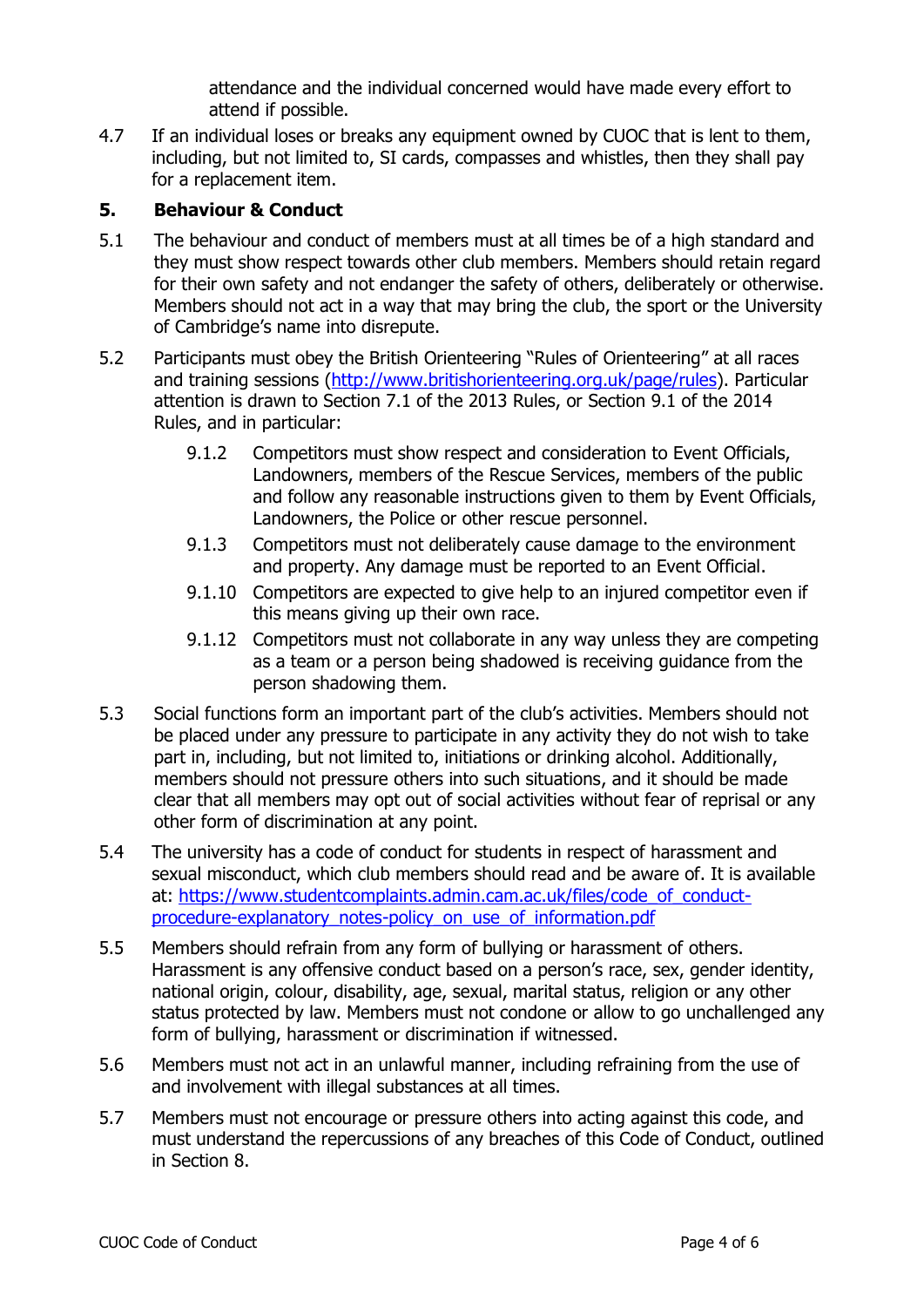# **6. Anti-Doping**

6.1 CUOC Members must adhere to the requirements of the World Anti-Doping Agency (WADA) code. Please note that Members could potentially be subject to random testing during competitions, particularly those competing at National Level and above. Club Members caught with banned substances in their system will be subject to disciplinary proceedings.

## **7. Publications, Internet and Social Media**

- 7.1 CUOC uses social media, the club website and other publications to to promote the club positively both within the University and externally. It recognises that its publications, online, print and social media are important tools in recruiting new members and engaging with alumni and potential sponsors. It is the responsibility of all CUOC members to manage their personal social media presence responsibly.
- 7.2 Members should avoid hostile or harassing communications in any posts or other online communications, and refrain from publishing negative comments about other clubs, competitors or officials
- 7.3 Where material is copyrighted or borrowed, members should provide citations and/or links, and give credit to the original publisher / author.
- 7.4 Members should review responses to online posts and resolve any concerns before they are posted. If there is a complaint / concern after an item is published, it should be resolved as quickly as possible.

### **8. Breaches of the Code of Conduct**

- 8.1 Section 10.1 of the Club Constitution states that 'the Executive Committee shall have the authority to expel or to suspend a member or members whose actions are felt to be such as to bring the Club into disrepute, or gravely harm the interests of its members.' This action may be applied also when a member breaches the Code of Conduct. Section 10 details the procedure for disciplinary actions.
- 8.2 If the excluded or suspended member wishes to appeal the decision, that appeal should be made to the Senior Treasurer, who will consider all the facts, and whose decision will be final. An appeal as to the process of exclusion, but not a further investigation in to the acts, may be lodged with the Junior Proctor.

#### **9.Questions & Complaints**

- 9.1 Questions about the club should be directed to the Captain. Specific safety questions should be directed to the Safety Officer.
- 9.2 Complaints or issues concerning club safety or operational matters should initially be addressed to the Captain or Safety Officer. If their reply is unsatisfactory then a written complaint should be made to the Senior Treasurer. Such issues may include the following:
	- (a) The safety of club activities.
	- (b) Poor standards of instruction or leadership.
	- (c) The standard of equipment used for club activities.
	- (d) Poor club administration.
	- (e) The lack of suitable activities for their level of participation.